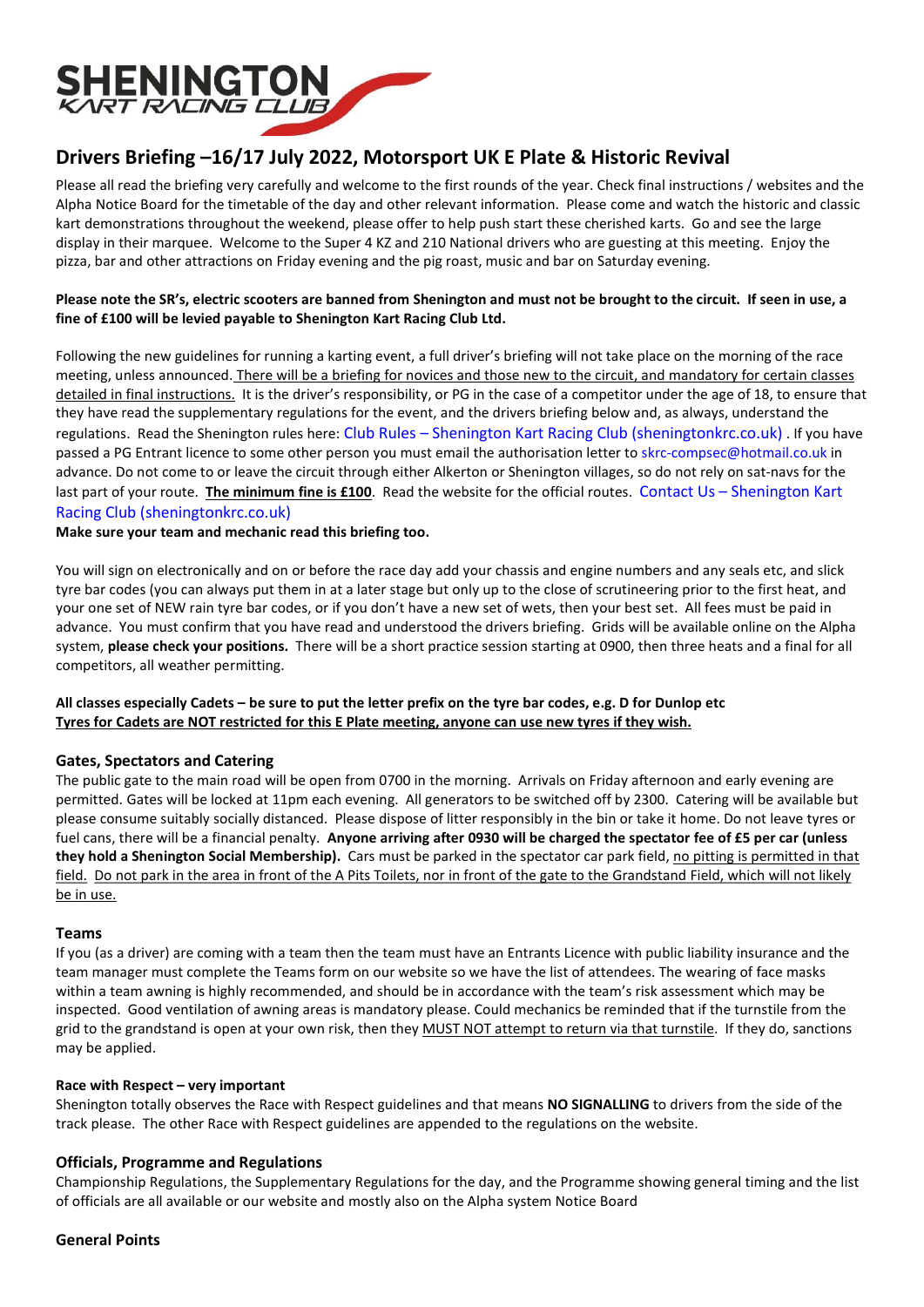The main aim of the Officials of the Meeting is to ensure that the event is run as safely as possible. Please remember that karting is a non-contact sport. In the event of any contact, the Officials of the Meeting will review any reports and if necessary, the judicial process will be used.

Please remember you **MUST NOT** take matters into your own hands. In the current situation where, social distancing is a must, any persons found taking matters into their own hands will be dealt with.

Scooters or bicycles etc must NOT be used whilst the track is in use. Electric scooters etc are banned and must not be brought to the meeting.

To keep viewing numbers down at the fence side your helpers should only watch the race involved and should follow social distancing norms at the fence side. The grandstand is now open but please no signalling to drivers.

Do not leave behind any tyres or fuel cans etc. Fines are applicable. Take your rubbish home please. Please tidy up your pit area before leaving. Cameras are **NOT** permitted on the karts on race days, not even during practice.

All bulletins, results, will be available digitally or on the club house window by the results sheets and the race status (Wet/Dry/Open) at the entrance to the pre-grid area. Note that Shenington uses TAG-Heuer transponders, which are usually available for hire when entering the event.

We will be checking bar codes on tyres at the end of the races, and maybe randomly at other times, so make sure you fill in the online form correctly ensuring the first letter is entered e.g. D for the Dunlops etc. For Cadets tyres are not restricted for this meeting, you can use new tyres if you wish. Tyre bar codes for slicks should be entered on the digital scrutineering document, and the barcodes for any new set of wets/rain tyres (or if you don't have a new set, then your best set), and if you are purchasing at the track, our scrutineers can help you update if you don't have your tyres until the meeting, or you can add them during the practice sessions only. Once scrutineering closes you won't be able to add anything or make any changes. Certain classes (see final instructions) and all novices and newcomers must present their karts for safety scrutineering prior to the driver briefing. All others must use the check list on the digital notice board to self scrutineer.

## Engine Starts

We will not be permitting engine starts other than on the dummy grid preparatory to going out in a session, then it can be started when the chequer flag is displayed. Honda Cadets can start and tickover during the previous session but the kart must be on the ground with the driver seated. No lifting of rear wheels. If you absolutely have to try an engine prior to the following session ask SKRC for advice or ask the grid marshal. SKRC do NOT allow engine starting in the pits / paddock or your awning otherwise a £50 fine will be levied. No driving of karts in the pits or paddock.

#### Specific Covid-19 related rules

Anyone with COVID-19 symptoms must not attend any events, or if on site, leave and self-isolate Immediately.

A one-way system will be in operation around the paddock and in buildings and will be marked on the floor. Please always follow this system. Toilets have a one ways system, one door for entry and one for exit. Don't try and come in the Exit please.

The wearing of face masks is highly recommended for competitors, entrants and visitors in the upstairs offices and signing-on buildings and recommended in the scrutineering area and grandstand. Please do wear face masks where advised in these areas as a courtesy to others. Those under age 6 are exempt. Individuals may choose to wear a mask and officials in certain circumstances may request that you do so, and these situations/requests must be respected e.g. in the Clerk's office.

It is highly recommended that fluid resistant type IIR masks are used in preference to face coverings. Face masks/coverings are for individual and personal use and should not be shared with others. Hand washing and/or sanitising remains critical in shared areas.

All teams must bring a first aid kit to enable them to deal with minor injuries.

Track walks are now allowed up to 10 minutes prior to track action. Note that dogs are never allowed on the circuit, but are permitted in the paddock if under control and on a lead or in an enclosed vehicle. Please be responsible and clean up any mess.

Novices must familiarise themselves with the track layout, the Out and In, before taking to the track and the flag signals. A track map is available on the SKRC website and in the brown scrutineering building. There will be safety scrutineering for all novices, newcomers to the circuit, and for any other karts or classes requested by bulletin or final instructions or at the request of the Chief Scrutineer. Please refer to and use the self scrutineering safety check list on the digital notice board. Should you be subsequently checked by a scrutineer and the kart found be be deficient in any respect, you may be reported to the Clerk of the Course and a penalty may be imposed.

Should any person attending feel unwell and exhibit any symptoms of Covid-19 they must inform the organisers of the meeting immediately on 01295 688035 by mobile phone and let them know all details of who they have been in close contact. They must then leave with as little contact as possible with anyone else and organise a test by phoning NHS 111 then immediately inform SKRC of the result either way.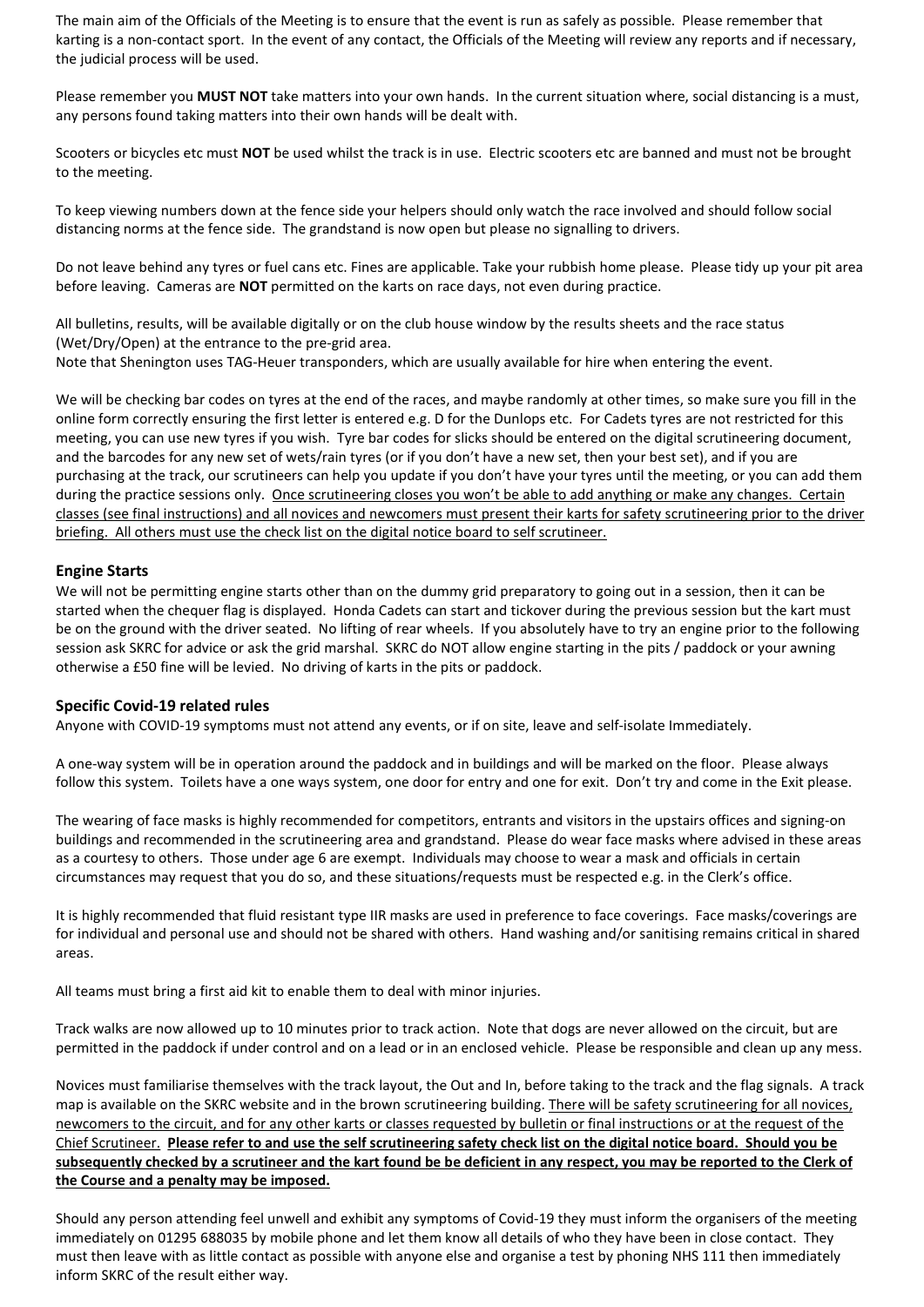#### Race/ Practice Session Starts

Please ensure you get to the grid with plenty of time. Any mechanics must always stay with the kart, and it is not permitted to congregate at the front of the pre-grid or dummy grid so as to maintain social distancing rules. If you are leaving a trolley in the trolley park, you must do so as quickly as possible and return to your kart.

#### It is absolutely forbidden to lift the rear of a kart with the engine running anywhere.

#### Junior Incident Marshals / "Pushers' are not permitted on the track, whether practice or racing.

There will be one rolling up lap for non-gearbox karts, and 2 for gearbox karts. Honda Cadet and Gearbox karts will have a standing start. Honda Cadet must go straight to the grid via the cut-through unless otherwise instructed. If the Honda Cadets and IAME Cadets are in the same race sessions, then Honda will have a rolling start, like IAME Cadet.

Please ensure that you leave the dummy grid in a safe manner. You must be in formation at the exit from the chicane and we may use a speed monitor for all karts on the exit of the Bruno chicane. The speed limit at this point is 30 mph, although this is subject to change at the discretion of the clerk of the course should conditions dictate. A penalty may be applied for exceeding the speed limit or being out of formation, or accelerating before the red light goes out, beware and check results for any penalties. There will be a yellow flag displayed at Hangar bend and from this point up to the start line you must not overtake.

## NEW: For Standing Starts, Honda Cadet should line up from the SECOND ROW (marked yellow 3 and 4) and Gearbox from the **THIRD ROW (marked 6, 7 and 8).** This is to avoid pre-triggering the timing system with the transponders.

Keep a steady speed on approach to the start line and stay inside the tram lines. Once the lights are extinguished, the race will start. If the lights remain on and false start flag is displayed, you must use the cut through between Café Corner and the Bruno Chicane and for gearbox standing starts the immediate right cut-through.

In the event of false starts the Clerk of the Course reserves the right to place any offending driver to the rear of the grid or issue an alternative place or time penalty – be warned. Be aware there are new regulations for standing starts (U7.8.4) whereupon any driver that stalls and causes a false start, must then start from the back of the grid, their original place being left vacant.

## During the race or practice session

Please ensure you are familiar with all flag signals.

The Clerk of the Course may request a black and yellow quartered flag to neutralise the race should there be an incident that requires this, you must slow right down, the leader must slow sufficiently to let the field close up, ensure there is no overtaking, and should close up safely as per a formation lap but in single file.

All Start line flags will be displayed via the Digi Flag, except in the event of an electrical failure, when flags will be used.

The direct drive (non-gearbox karts) use the first hairpin towards Stratford and the gearbox only use the full circuit. Should a non-gearbox driver overshoot the hairpin you MUST not turn around and come back, you must take the gearbox hairpin and safely and slowly with hand up re-join the race.

If you need to come in to make repairs there are marked rectangular spaces to the left of the brown building at the top of the "chicken run". If you enter the parc ferme you cannot go back onto the circuit. If you do you will be black flagged.

Please note Q12.21 Additionally a kart alone on the track may use the full width of the track. However, as soon as it is caught by a kart which is about to lap it the driver must allow the faster driver past at the first possible opportunity. Flag marshals will display waved blue flags to indicate that the faster driver wants to overtake. Any driver who appears to ignore the blue flags will be reported to the Clerk of Course. (Note: it is recognised by SKRC that in karting, novices or other kart drivers being lapped are advised to stick to their line, and avoid sudden changes of direction).

In the event of a race stoppage a Red flag will be displayed. You must make your way slowly, with no overtaking, to the exit of Wilkins, prior to the finish line, whilst being prepared to stop at any other points if instructed by the officials. If you must pit during a race to make repairs or for a black flag, this can be done outside the brown scrutineering building. If you decide to go into the post-race collecting area you are not permitted to leave again.

#### Incident Handling

Should you break down or be involved in an incident on circuit you must give the marshal a thumbs up to show that you do not require medical attention. You must, where possible, move your kart to a place of safety and follow the marshal's instructions to go to a place of safety. Do not remove your helmet at any time on the trackside until returning to the paddock.